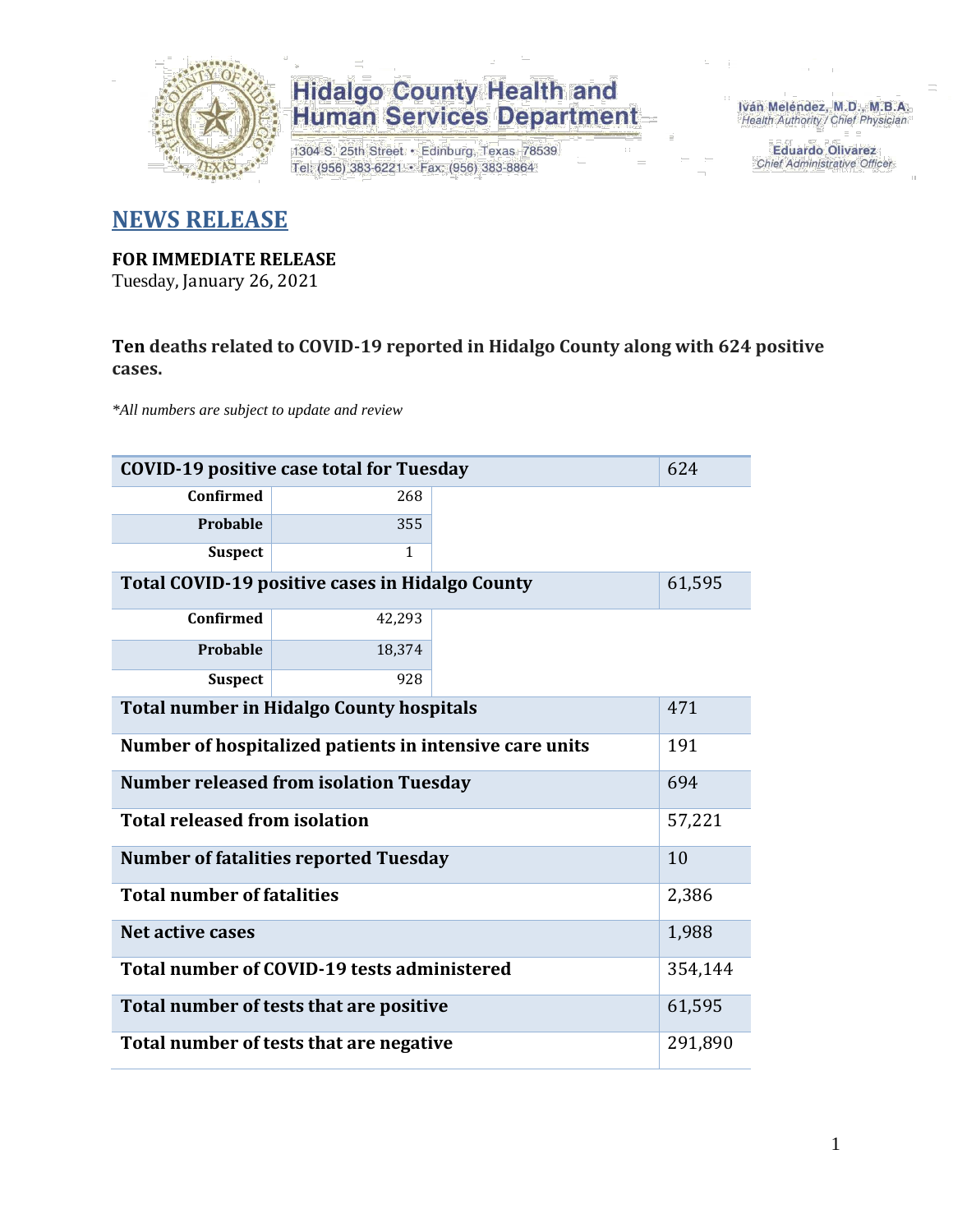

1304 S. 25th Street · Edinburg, Texas 78539 Tel: (956) 383-6221 · Fax: (956) 383-8864

Iván Meléndez, M.D., M.B.A. Health Authority / Chief Physician

> **Eduardo Olivarez** Chief Administrative Officer

*Hidalgo County uses the case status definition provided by the Texas Department of State Health Service's 2020 Epi Case Criteria Guide revised November 2020.*

- *1. Confirmed: A person who has tested positive through a molecular or PCR (oral or nasal swabs) test that looks for the presence of the virus's genetic material.*
- *2. Probable: A person who meets presumptive laboratory evidence through detection of COVID-19 by antigen test in a respiratory specimen.*
- *3. Suspect: A person who meets supported laboratory evidence through detection of specific antibodies in serum, plasma, whole body, and no prior history of being confirmed or probable case.*

*For more information of case status definition for COVID-19, please refer to:*

[https://www.dshs.state.tx.us/IDCU/investigation/epi-case-criteria-guide/2020-Epi-Case-Criteria-](https://www.dshs.state.tx.us/IDCU/investigation/epi-case-criteria-guide/2020-Epi-Case-Criteria-Guide.pdf)[Guide.pdf](https://www.dshs.state.tx.us/IDCU/investigation/epi-case-criteria-guide/2020-Epi-Case-Criteria-Guide.pdf)

The deaths include:

|                | Age   | Gender | <b>City</b>    |  |  |  |  |  |
|----------------|-------|--------|----------------|--|--|--|--|--|
| $\mathbf{1}$   | $70+$ | Male   | Alamo          |  |  |  |  |  |
| 2 <sub>2</sub> | 40s   | Female | Edinburg       |  |  |  |  |  |
| 3              | 50s   | Male   | McAllen        |  |  |  |  |  |
| 4              | $70+$ | Male   | McAllen        |  |  |  |  |  |
| 5              | $70+$ | Male   | McAllen        |  |  |  |  |  |
| 6              | $70+$ | Female | Mission        |  |  |  |  |  |
| $\overline{7}$ | $70+$ | Male   | <b>Mission</b> |  |  |  |  |  |
| 8              | $70+$ | Male   | <b>Mission</b> |  |  |  |  |  |
| 9              | $70+$ | Male   | Pharr          |  |  |  |  |  |
| 10             | $70+$ | Male   | Undisclosed    |  |  |  |  |  |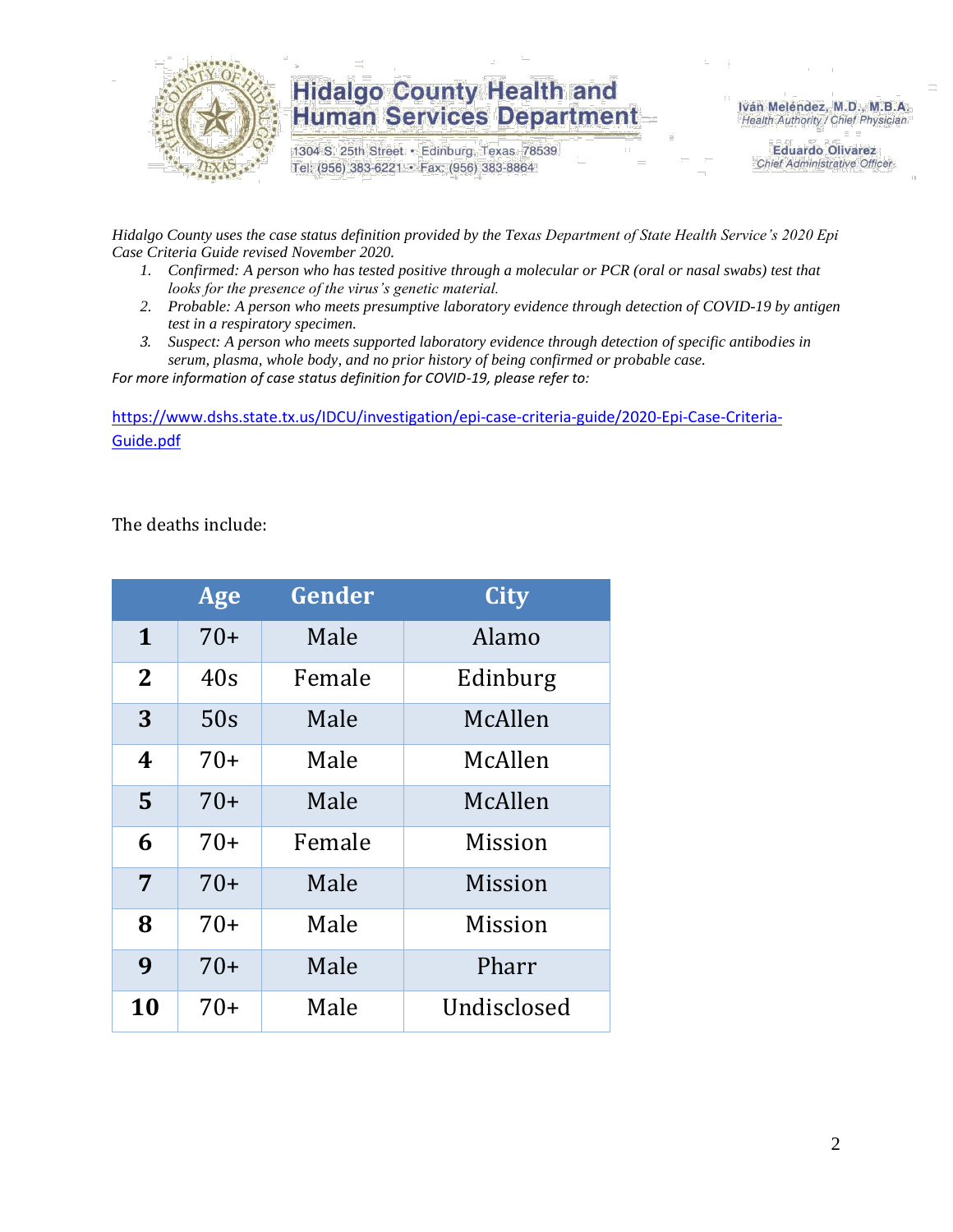

1304 S. 25th Street · Edinburg, Texas 78539 Tel: (956) 383-6221 · Fax: (956) 383-8864

Iván Meléndez, M.D., M.B.A.<br>Health Authority / Chief Physician

**Eduardo Olivarez** Chief Administrative Officer

Tuesday, January 26, 2021 positive cases include:

|                  | Age<br><b>Range</b> | Gender                    | <b>City</b> |     | Age<br><b>Range</b> | Gender      | <b>City</b> |     | Age<br><b>Range</b> | Gender                    | <b>City</b> |
|------------------|---------------------|---------------------------|-------------|-----|---------------------|-------------|-------------|-----|---------------------|---------------------------|-------------|
| $\mathbf{1}$     | $0 - 19$            | $\mathbf M$               | Alamo       | 209 | 40s                 | $\mathbf M$ | McAllen     | 417 | $0 - 19$            | M                         | Pharr       |
| $\mathbf{2}$     | $0 - 19$            | $\rm F$                   | Alamo       | 210 | 40s                 | $\rm F$     | McAllen     | 418 | $0 - 19$            | M                         | Pharr       |
| 3                | $0 - 19$            | M                         | Alamo       | 211 | 40s                 | $\rm F$     | McAllen     | 419 | $0 - 19$            | M                         | Pharr       |
| $\boldsymbol{4}$ | $0 - 19$            | M                         | Alamo       | 212 | 40s                 | $\mathbf M$ | McAllen     | 420 | $0 - 19$            | M                         | Pharr       |
| 5                | $0 - 19$            | $\mathbf M$               | Alamo       | 213 | 50s                 | $\mathbf M$ | McAllen     | 421 | $0 - 19$            | $\rm F$                   | Pharr       |
| $\boldsymbol{6}$ | $0 - 19$            | M                         | Alamo       | 214 | 50s                 | $\rm F$     | McAllen     | 422 | $0 - 19$            | $\rm F$                   | Pharr       |
| $\overline{7}$   | $0 - 19$            | $\mathbf M$               | Alamo       | 215 | 50s                 | $\mathbf M$ | McAllen     | 423 | $0 - 19$            | ${\bf F}$                 | Pharr       |
| 8                | 20s                 | $\rm F$                   | Alamo       | 216 | 50s                 | $\rm F$     | McAllen     | 424 | $0 - 19$            | M                         | Pharr       |
| $\boldsymbol{9}$ | 20s                 | $\rm F$                   | Alamo       | 217 | 50s                 | $\rm F$     | McAllen     | 425 | $0 - 19$            | $\rm F$                   | Pharr       |
| 10               | 20s                 | ${\bf F}$                 | Alamo       | 218 | 50s                 | $\mathbf M$ | McAllen     | 426 | $0 - 19$            | $\rm F$                   | Pharr       |
| 11               | 20s                 | $\rm F$                   | Alamo       | 219 | 50s                 | $\mathbf M$ | McAllen     | 427 | $0 - 19$            | ${\bf F}$                 | Pharr       |
| 12               | 20s                 | $\rm F$                   | Alamo       | 220 | 60s                 | $\mathbf M$ | McAllen     | 428 | $0 - 19$            | $\mathbf M$               | Pharr       |
| 13               | 20s                 | $\mathbf M$               | Alamo       | 221 | 60s                 | $\mathbf M$ | McAllen     | 429 | $0 - 19$            | $\rm F$                   | Pharr       |
| 14               | 30s                 | M                         | Alamo       | 222 | 60s                 | M           | McAllen     | 430 | $0 - 19$            | M                         | Pharr       |
| 15               | 30s                 | F                         | Alamo       | 223 | 60s                 | $\rm F$     | McAllen     | 431 | $0 - 19$            | $\mathbf{F}$              | Pharr       |
| 16               | 30s                 | $\rm F$                   | Alamo       | 224 | 60s                 | $\rm F$     | McAllen     | 432 | $0 - 19$            | M                         | Pharr       |
| 17               | 40s                 | $\mathbf M$               | Alamo       | 225 | 60s                 | $\mathbf M$ | McAllen     | 433 | $0 - 19$            | ${\bf F}$                 | Pharr       |
| 18               | 40s                 | $\rm F$                   | Alamo       | 226 | 60s                 | $\mathbf M$ | McAllen     | 434 | $0 - 19$            | $\mathbf M$               | Pharr       |
| 19               | 50s                 | $\mathbf M$               | Alamo       | 227 | 60s                 | $\mathbf M$ | McAllen     | 435 | $0 - 19$            | $\mathbf M$               | Pharr       |
| 20               | 50s                 | $\rm F$                   | Alamo       | 228 | $70+$               | M           | McAllen     | 436 | $0 - 19$            | F                         | Pharr       |
| 21               | 50s                 | $\mathbf M$               | Alamo       | 229 | $70+$               | $\mathbf M$ | McAllen     | 437 | 20s                 | ${\bf F}$                 | Pharr       |
| 22               | 60s                 | $\rm F$                   | Alamo       | 230 | $70+$               | $\mathbf M$ | McAllen     | 438 | 20s                 | ${\bf F}$                 | Pharr       |
| 23               | 60s                 | $\mathbf M$               | Alamo       | 231 | $70+$               | $\mathbf M$ | McAllen     | 439 | 20s                 | ${\bf F}$                 | Pharr       |
| 24               | $70+$               | $\rm F$                   | Alamo       | 232 | $70+$               | $\rm F$     | McAllen     | 440 | 20s                 | F                         | Pharr       |
| 25               | $70+$               | $\rm F$                   | Alamo       | 233 | $70+$               | $\mathbf M$ | McAllen     | 441 | 20s                 | ${\bf F}$                 | Pharr       |
| 26               | $70+$               | $\boldsymbol{\mathrm{F}}$ | Alamo       | 234 | $70+$               | $M_{\rm}$   | McAllen     | 442 | 20s                 | $\mathbf M$               | Pharr       |
| 27               | 70+                 | M                         | Alamo       | 235 | 70+                 | F           | McAllen     | 443 | 20s                 | M                         | Pharr       |
| 28               | $70+$               | M                         | Alamo       | 236 | $70+$               | $\rm F$     | McAllen     | 444 | 20s                 | $\rm F$                   | Pharr       |
| 29               | $70+$               | $\boldsymbol{\mathrm{F}}$ | Alamo       | 237 | $70+$               | $\mathbf M$ | McAllen     | 445 | 20s                 | $\boldsymbol{\mathrm{F}}$ | Pharr       |
| 30               | $0 - 19$            | F                         | Alton       | 238 | $0 - 19$            | $\rm F$     | Mercedes    | 446 | 20s                 | M                         | Pharr       |
| 31               | $0-19$              | ${\bf F}$                 | Alton       | 239 | $0 - 19$            | $\rm F$     | Mercedes    | 447 | 30s                 | $\rm F$                   | Pharr       |
| 32               | $0 - 19$            | $\rm F$                   | Alton       | 240 | $0 - 19$            | $\rm F$     | Mercedes    | 448 | 30s                 | F                         | Pharr       |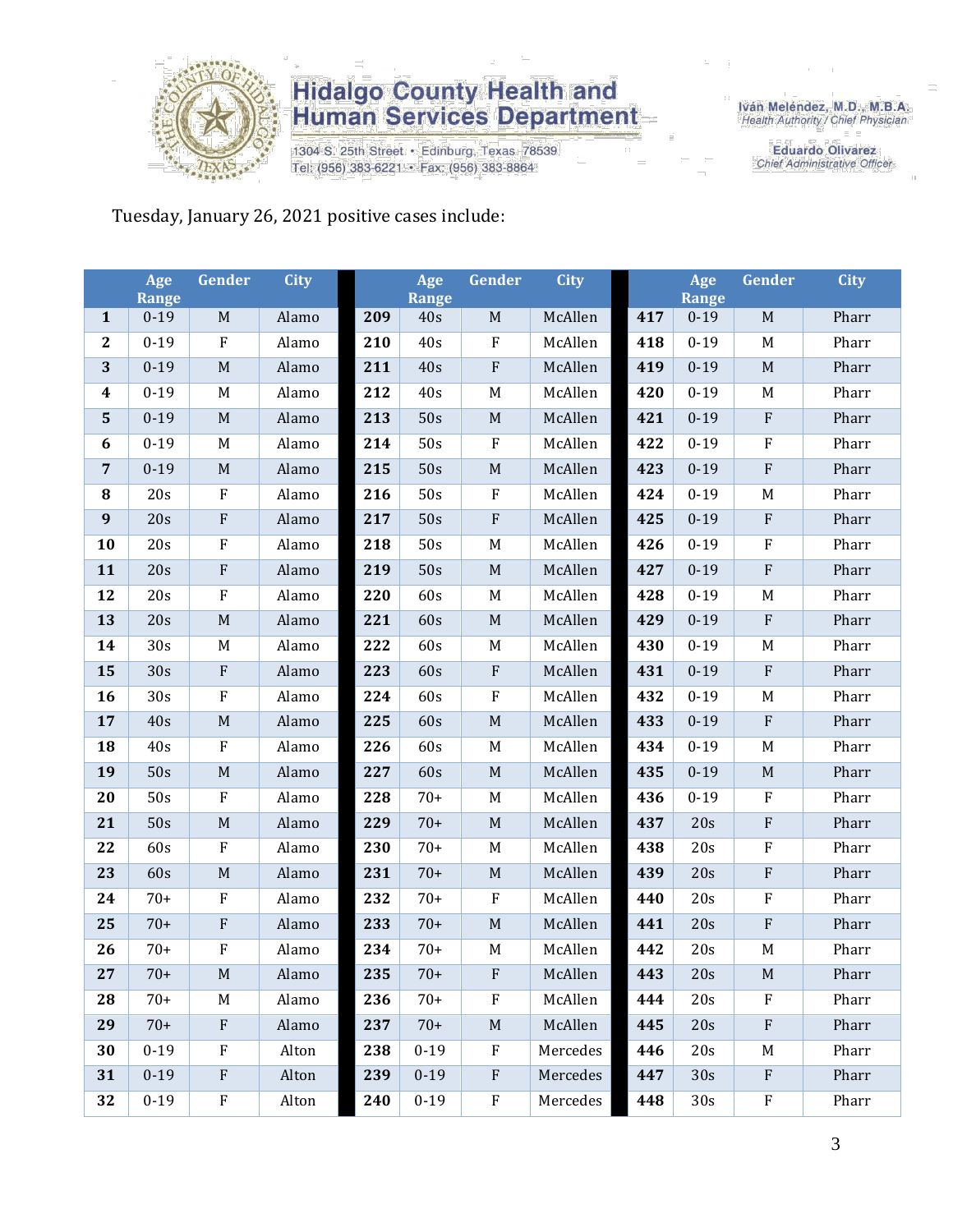

1304 S. 25th Street · Edinburg, Texas 78539 Tel: (956) 383-6221 · Fax: (956) 383-8864

Iván Meléndez, M.D., M.B.A.<br>Health Authority / Chief Physician

| 33 | $0 - 19$ | M                         | Alton | 241 | $0 - 19$ | $\mathbf{F}$ | Mercedes | 449 | 30s      | M                         | Pharr    |
|----|----------|---------------------------|-------|-----|----------|--------------|----------|-----|----------|---------------------------|----------|
| 34 | $0 - 19$ | M                         | Alton | 242 | 20s      | $\rm F$      | Mercedes | 450 | 30s      | M                         | Pharr    |
| 35 | $0 - 19$ | $\mathbf M$               | Alton | 243 | 20s      | $\rm F$      | Mercedes | 451 | 30s      | $\mathbf M$               | Pharr    |
| 36 | $0 - 19$ | ${\bf F}$                 | Alton | 244 | 30s      | M            | Mercedes | 452 | 30s      | ${\bf F}$                 | Pharr    |
| 37 | 20s      | $\mathbf M$               | Alton | 245 | 30s      | ${\bf F}$    | Mercedes | 453 | 40s      | $\mathbf M$               | Pharr    |
| 38 | 20s      | M                         | Alton | 246 | 40s      | $\rm F$      | Mercedes | 454 | 40s      | ${\bf F}$                 | Pharr    |
| 39 | 20s      | $\boldsymbol{\mathrm{F}}$ | Alton | 247 | 40s      | $\mathbf M$  | Mercedes | 455 | 40s      | $\mathbf M$               | Pharr    |
| 40 | 30s      | ${\bf F}$                 | Alton | 248 | 40s      | $\rm F$      | Mercedes | 456 | 40s      | $\rm F$                   | Pharr    |
| 41 | 30s      | $\mathbf M$               | Alton | 249 | 40s      | $\rm F$      | Mercedes | 457 | 40s      | $\rm F$                   | Pharr    |
| 42 | 60s      | M                         | Alton | 250 | 40s      | ${\bf F}$    | Mercedes | 458 | 40s      | M                         | Pharr    |
| 43 | $70+$    | M                         | Alton | 251 | 50s      | $\rm F$      | Mercedes | 459 | 40s      | ${\bf F}$                 | Pharr    |
| 44 | $0 - 19$ | $\rm F$                   | Donna | 252 | 50s      | $\rm F$      | Mercedes | 460 | 40s      | $\rm F$                   | Pharr    |
| 45 | $0 - 19$ | $\mathbf M$               | Donna | 253 | 50s      | $\rm F$      | Mercedes | 461 | 40s      | $\mathbf M$               | Pharr    |
| 46 | $0 - 19$ | F                         | Donna | 254 | 50s      | M            | Mercedes | 462 | 40s      | M                         | Pharr    |
| 47 | $0 - 19$ | $\rm F$                   | Donna | 255 | 60s      | $\mathbf M$  | Mercedes | 463 | 50s      | $\mathbf M$               | Pharr    |
| 48 | $0 - 19$ | M                         | Donna | 256 | 60s      | $\rm F$      | Mercedes | 464 | 50s      | M                         | Pharr    |
| 49 | $0 - 19$ | M                         | Donna | 257 | $70+$    | ${\bf F}$    | Mercedes | 465 | 60s      | $\mathbf M$               | Pharr    |
| 50 | 20s      | M                         | Donna | 258 | $70+$    | M            | Mercedes | 466 | 60s      | M                         | Pharr    |
| 51 | 20s      | $\rm F$                   | Donna | 259 | $70+$    | $\rm F$      | Mercedes | 467 | 60s      | $\mathbf M$               | Pharr    |
| 52 | 20s      | M                         | Donna | 260 | $0 - 19$ | M            | Mission  | 468 | 60s      | $\boldsymbol{\mathrm{F}}$ | Pharr    |
| 53 | 20s      | ${\bf F}$                 | Donna | 261 | $0 - 19$ | $\mathbf M$  | Mission  | 469 | 60s      | ${\bf F}$                 | Pharr    |
| 54 | 30s      | M                         | Donna | 262 | $0 - 19$ | $\rm F$      | Mission  | 470 | 60s      | ${\bf F}$                 | Pharr    |
| 55 | 30s      | $\mathbf M$               | Donna | 263 | $0 - 19$ | $\mathbf M$  | Mission  | 471 | 60s      | ${\bf F}$                 | Pharr    |
| 56 | 30s      | M                         | Donna | 264 | $0 - 19$ | M            | Mission  | 472 | $70+$    | $\boldsymbol{\mathrm{F}}$ | Pharr    |
| 57 | 30s      | ${\bf F}$                 | Donna | 265 | $0 - 19$ | $\mathbf M$  | Mission  | 473 | $70+$    | $\mathbf M$               | Pharr    |
| 58 | 30s      | ${\bf F}$                 | Donna | 266 | $0 - 19$ | $\rm F$      | Mission  | 474 | $70+$    | $\rm F$                   | Pharr    |
| 59 | 30s      | ${\bf F}$                 | Donna | 267 | $0 - 19$ | ${\bf F}$    | Mission  | 475 | $70+$    | ${\bf F}$                 | Pharr    |
| 60 | 30s      | M                         | Donna | 268 | $0 - 19$ | M            | Mission  | 476 | $70+$    | M                         | Pharr    |
| 61 | 30s      | ${\bf F}$                 | Donna | 269 | $0 - 19$ | $\mathbf M$  | Mission  | 477 | $0 - 19$ | M                         | San Juan |
| 62 | 40s      | M                         | Donna | 270 | $0 - 19$ | $\rm F$      | Mission  | 478 | $0 - 19$ | M                         | San Juan |
| 63 | 40s      | ${\bf F}$                 | Donna | 271 | $0 - 19$ | $\mathbf M$  | Mission  | 479 | $0 - 19$ | $\mathbf M$               | San Juan |
| 64 | 40s      | M                         | Donna | 272 | $0 - 19$ | $\rm F$      | Mission  | 480 | $0 - 19$ | M                         | San Juan |
| 65 | 40s      | $\mathbf M$               | Donna | 273 | $0 - 19$ | $\rm F$      | Mission  | 481 | $0 - 19$ | ${\bf F}$                 | San Juan |
| 66 | 40s      | ${\bf F}$                 | Donna | 274 | $0 - 19$ | M            | Mission  | 482 | $0 - 19$ | $\rm F$                   | San Juan |
| 67 | 40s      | $\mathbf M$               | Donna | 275 | $0 - 19$ | $\rm F$      | Mission  | 483 | 20s      | $\mathbf M$               | San Juan |
| 68 | 40s      | ${\bf F}$                 | Donna | 276 | $0 - 19$ | $\mathbf M$  | Mission  | 484 | 20s      | M                         | San Juan |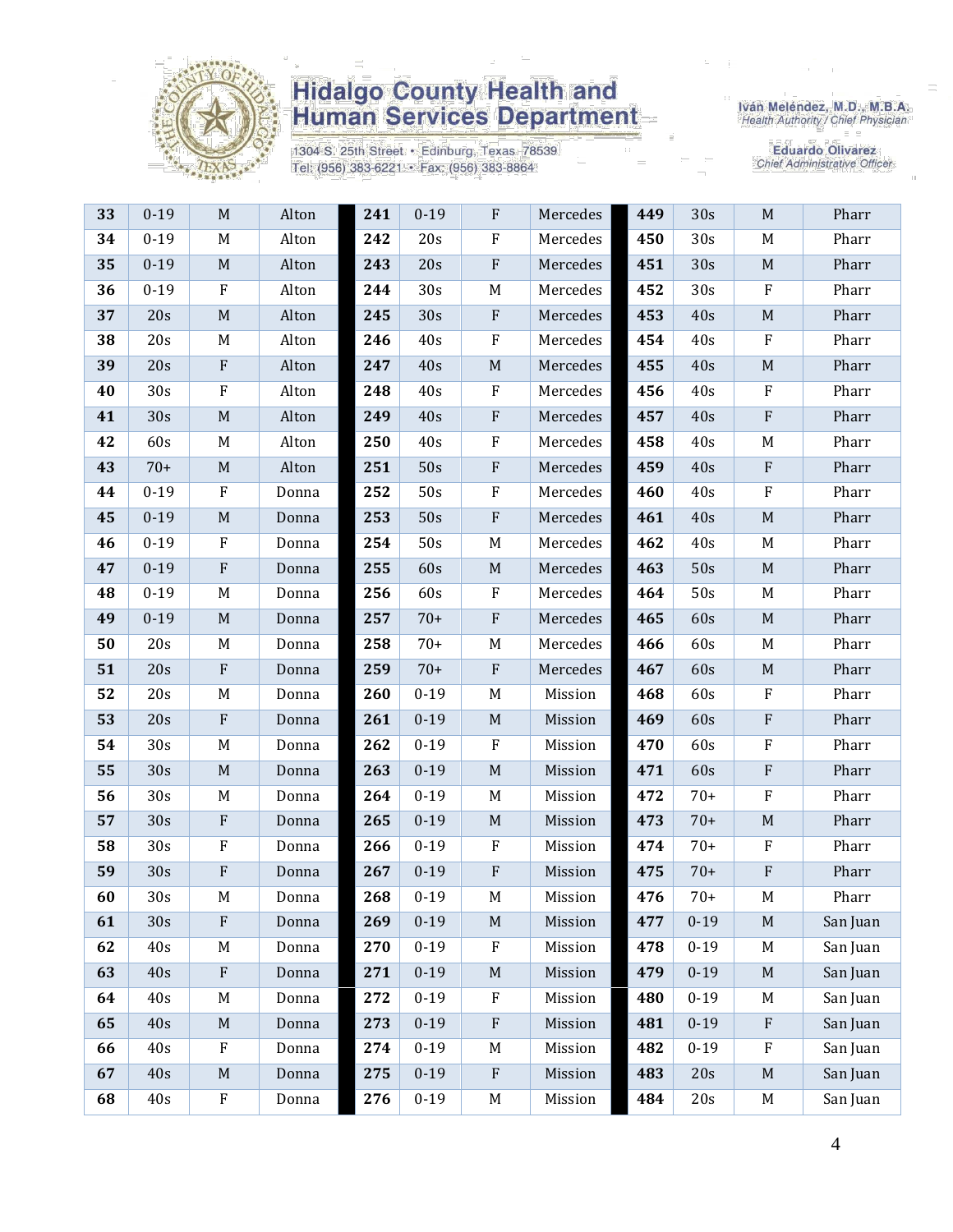

1304 S. 25th Street · Edinburg, Texas 78539 Tel: (956) 383-6221 · Fax: (956) 383-8864

Iván Meléndez, M.D., M.B.A.<br>Health Authority / Chief Physician

| 69  | 50s      | F                         | Donna    | 277 | $0 - 19$ | ${\bf F}$   | Mission | 485 | 20s      | $\mathbf M$               | San Juan    |
|-----|----------|---------------------------|----------|-----|----------|-------------|---------|-----|----------|---------------------------|-------------|
| 70  | 50s      | $\mathbf M$               | Donna    | 278 | $0 - 19$ | $\mathbf M$ | Mission | 486 | 20s      | ${\bf F}$                 | San Juan    |
| 71  | 50s      | $\mathbf M$               | Donna    | 279 | $0 - 19$ | $\mathbf M$ | Mission | 487 | 20s      | $\mathbf M$               | San Juan    |
| 72  | 60s      | M                         | Donna    | 280 | $0 - 19$ | $\mathbf M$ | Mission | 488 | 30s      | ${\bf F}$                 | San Juan    |
| 73  | 60s      | $\boldsymbol{\mathrm{F}}$ | Donna    | 281 | $0 - 19$ | $\mathbf M$ | Mission | 489 | 30s      | ${\bf F}$                 | San Juan    |
| 74  | 60s      | M                         | Donna    | 282 | $0 - 19$ | $M_{\rm}$   | Mission | 490 | 30s      | $\rm F$                   | San Juan    |
| 75  | 60s      | $\mathbf M$               | Donna    | 283 | $0 - 19$ | $\mathbf M$ | Mission | 491 | 30s      | $\mathbf M$               | San Juan    |
| 76  | $70+$    | M                         | Donna    | 284 | $0 - 19$ | M           | Mission | 492 | 30s      | ${\bf F}$                 | San Juan    |
| 77  | $0 - 19$ | $\mathbf M$               | Edinburg | 285 | $0 - 19$ | $\mathbf M$ | Mission | 493 | 30s      | ${\bf F}$                 | San Juan    |
| 78  | $0 - 19$ | M                         | Edinburg | 286 | $0 - 19$ | $\rm F$     | Mission | 494 | 30s      | M                         | San Juan    |
| 79  | $0 - 19$ | ${\bf F}$                 | Edinburg | 287 | $0 - 19$ | ${\bf F}$   | Mission | 495 | 30s      | ${\bf F}$                 | San Juan    |
| 80  | $0 - 19$ | M                         | Edinburg | 288 | $0 - 19$ | $\mathbf M$ | Mission | 496 | 30s      | $\mathbf M$               | San Juan    |
| 81  | $0 - 19$ | $\boldsymbol{\mathrm{F}}$ | Edinburg | 289 | $0 - 19$ | $\mathbf M$ | Mission | 497 | 40s      | $\boldsymbol{\mathrm{F}}$ | San Juan    |
| 82  | $0 - 19$ | M                         | Edinburg | 290 | $0 - 19$ | M           | Mission | 498 | 40s      | M                         | San Juan    |
| 83  | $0 - 19$ | ${\bf F}$                 | Edinburg | 291 | $0 - 19$ | ${\bf F}$   | Mission | 499 | 40s      | $\mathbf M$               | San Juan    |
| 84  | $0 - 19$ | M                         | Edinburg | 292 | $0 - 19$ | $\mathbf M$ | Mission | 500 | 60s      | ${\bf F}$                 | San Juan    |
| 85  | $0 - 19$ | $\mathbf M$               | Edinburg | 293 | $0 - 19$ | $\mathbf M$ | Mission | 501 | 60s      | $\mathbf M$               | San Juan    |
| 86  | $0 - 19$ | M                         | Edinburg | 294 | $0 - 19$ | ${\bf F}$   | Mission | 502 | 60s      | $\mathbf M$               | San Juan    |
| 87  | $0 - 19$ | $\boldsymbol{\mathrm{F}}$ | Edinburg | 295 | $0 - 19$ | $\mathbf M$ | Mission | 503 | 60s      | $\mathbf M$               | San Juan    |
| 88  | $0 - 19$ | M                         | Edinburg | 296 | $0 - 19$ | ${\bf F}$   | Mission | 504 | 60s      | ${\bf F}$                 | San Juan    |
| 89  | $0 - 19$ | $\rm F$                   | Edinburg | 297 | $0 - 19$ | ${\bf F}$   | Mission | 505 | 60s      | ${\bf F}$                 | San Juan    |
| 90  | $0 - 19$ | $\rm F$                   | Edinburg | 298 | $0 - 19$ | $\mathbf M$ | Mission | 506 | $70+$    | M                         | San Juan    |
| 91  | $0 - 19$ | $\boldsymbol{\mathrm{F}}$ | Edinburg | 299 | $0 - 19$ | ${\bf F}$   | Mission | 507 | $70+$    | $\mathbf M$               | San Juan    |
| 92  | $0 - 19$ | M                         | Edinburg | 300 | $0 - 19$ | M           | Mission | 508 | $70+$    | $\rm F$                   | San Juan    |
| 93  | $0 - 19$ | ${\bf F}$                 | Edinburg | 301 | $0 - 19$ | $\mathbf M$ | Mission | 509 | $70+$    | ${\bf F}$                 | San Juan    |
| 94  | $0 - 19$ | M                         | Edinburg | 302 | $0 - 19$ | M           | Mission | 510 | $70+$    | $\mathbf M$               | San Juan    |
| 95  | 20s      | $\mathbf M$               | Edinburg | 303 | $0 - 19$ | $\mathbf M$ | Mission | 511 | $0 - 19$ | ${\bf F}$                 | Undisclosed |
| 96  | 20s      | ${\bf F}$                 | Edinburg | 304 | 20s      | M           | Mission | 512 | $0 - 19$ | ${\bf F}$                 | Undisclosed |
| 97  | 20s      | ${\bf F}$                 | Edinburg | 305 | 20s      | $\mathbf M$ | Mission | 513 | $0 - 19$ | M                         | Undisclosed |
| 98  | 20s      | ${\bf F}$                 | Edinburg | 306 | 20s      | ${\bf F}$   | Mission | 514 | $0 - 19$ | M                         | Undisclosed |
| 99  | 20s      | $\boldsymbol{\mathrm{F}}$ | Edinburg | 307 | 20s      | ${\bf F}$   | Mission | 515 | $0 - 19$ | M                         | Undisclosed |
| 100 | 20s      | ${\bf F}$                 | Edinburg | 308 | 20s      | M           | Mission | 516 | $0 - 19$ | M                         | Undisclosed |
| 101 | 20s      | $\mathbf M$               | Edinburg | 309 | 20s      | $\mathbf M$ | Mission | 517 | $0 - 19$ | $\mathbf M$               | Undisclosed |
| 102 | 20s      | M                         | Edinburg | 310 | 20s      | $\rm F$     | Mission | 518 | $0 - 19$ | F                         | Undisclosed |
| 103 | 20s      | $\boldsymbol{\mathrm{F}}$ | Edinburg | 311 | 20s      | $\mathbf M$ | Mission | 519 | $0 - 19$ | $\mathbf{F}$              | Undisclosed |
| 104 | 20s      | $\mathbf M$               | Edinburg | 312 | 20s      | ${\bf F}$   | Mission | 520 | $0 - 19$ | $\rm F$                   | Undisclosed |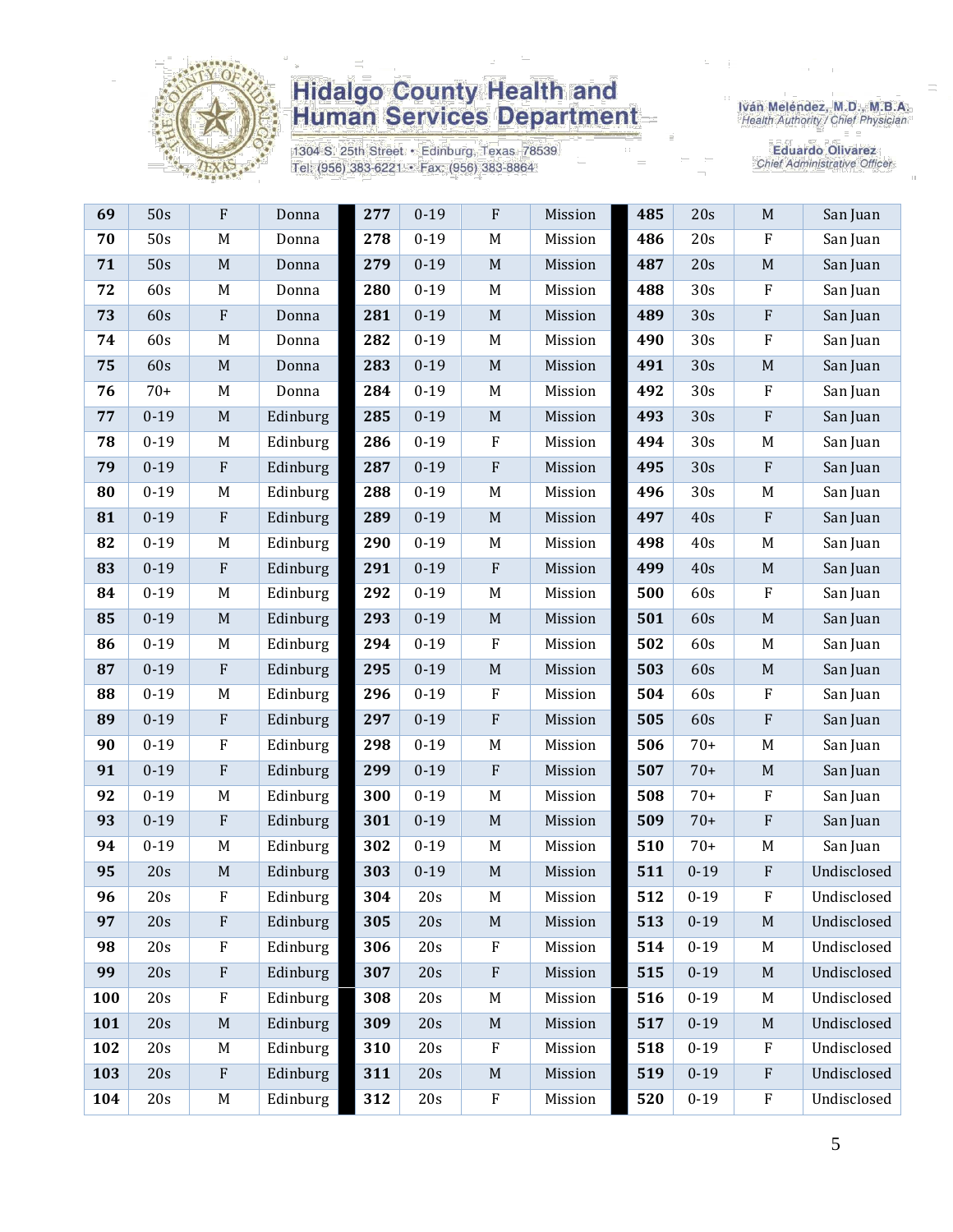

1304 S. 25th Street · Edinburg, Texas 78539 Tel: (956) 383-6221 · Fax: (956) 383-8864

Iván Meléndez, M.D., M.B.A.<br>Health Authority / Chief Physician

| 105 | 20s | M                         | Edinburg | 313 | 20s | ${\bf F}$        | Mission | 521 | $0 - 19$        | $\mathbf M$               | Undisclosed |
|-----|-----|---------------------------|----------|-----|-----|------------------|---------|-----|-----------------|---------------------------|-------------|
| 106 | 20s | $\rm F$                   | Edinburg | 314 | 20s | M                | Mission | 522 | $0 - 19$        | $\rm F$                   | Undisclosed |
| 107 | 20s | M                         | Edinburg | 315 | 20s | $\rm F$          | Mission | 523 | $0 - 19$        | ${\bf F}$                 | Undisclosed |
| 108 | 20s | $\rm F$                   | Edinburg | 316 | 20s | $\rm F$          | Mission | 524 | $0 - 19$        | M                         | Undisclosed |
| 109 | 20s | $\rm F$                   | Edinburg | 317 | 20s | $\rm F$          | Mission | 525 | $0 - 19$        | $\mathbf M$               | Undisclosed |
| 110 | 20s | $\rm F$                   | Edinburg | 318 | 20s | ${\bf F}$        | Mission | 526 | $0 - 19$        | $\rm F$                   | Undisclosed |
| 111 | 20s | $\rm F$                   | Edinburg | 319 | 20s | $\mathbf{F}$     | Mission | 527 | $0 - 19$        | ${\bf F}$                 | Undisclosed |
| 112 | 30s | M                         | Edinburg | 320 | 20s | $\rm F$          | Mission | 528 | $0 - 19$        | M                         | Undisclosed |
| 113 | 30s | $\mathbf M$               | Edinburg | 321 | 20s | $\mathbf M$      | Mission | 529 | $0 - 19$        | $\mathbf M$               | Undisclosed |
| 114 | 30s | M                         | Edinburg | 322 | 20s | $\boldsymbol{F}$ | Mission | 530 | 20s             | M                         | Undisclosed |
| 115 | 30s | ${\bf F}$                 | Edinburg | 323 | 20s | $\mathbf M$      | Mission | 531 | 20s             | ${\bf F}$                 | Undisclosed |
| 116 | 30s | M                         | Edinburg | 324 | 20s | $M_{\rm}$        | Mission | 532 | 20s             | M                         | Undisclosed |
| 117 | 30s | $\boldsymbol{\mathrm{F}}$ | Edinburg | 325 | 20s | $\rm F$          | Mission | 533 | 20s             | ${\bf F}$                 | Undisclosed |
| 118 | 30s | M                         | Edinburg | 326 | 20s | $\mathbf F$      | Mission | 534 | 20s             | $\boldsymbol{\mathrm{F}}$ | Undisclosed |
| 119 | 30s | $\mathbf M$               | Edinburg | 327 | 20s | ${\bf F}$        | Mission | 535 | 20s             | ${\bf F}$                 | Undisclosed |
| 120 | 30s | M                         | Edinburg | 328 | 20s | M                | Mission | 536 | 20s             | ${\bf F}$                 | Undisclosed |
| 121 | 30s | M                         | Edinburg | 329 | 20s | $\rm F$          | Mission | 537 | 20s             | ${\bf F}$                 | Undisclosed |
| 122 | 30s | $\rm F$                   | Edinburg | 330 | 20s | $\rm F$          | Mission | 538 | 20s             | M                         | Undisclosed |
| 123 | 30s | $\mathbf M$               | Edinburg | 331 | 20s | $\mathbf M$      | Mission | 539 | 20s             | ${\bf F}$                 | Undisclosed |
| 124 | 30s | M                         | Edinburg | 332 | 20s | $\mathbf M$      | Mission | 540 | 20s             | M                         | Undisclosed |
| 125 | 40s | $\rm F$                   | Edinburg | 333 | 20s | $\mathbf{F}$     | Mission | 541 | 20s             | $\mathbf M$               | Undisclosed |
| 126 | 40s | M                         | Edinburg | 334 | 20s | $\rm F$          | Mission | 542 | 20s             | ${\bf F}$                 | Undisclosed |
| 127 | 40s | ${\bf F}$                 | Edinburg | 335 | 20s | $\rm F$          | Mission | 543 | 20s             | ${\bf F}$                 | Undisclosed |
| 128 | 40s | $\rm F$                   | Edinburg | 336 | 20s | M                | Mission | 544 | 20s             | F                         | Undisclosed |
| 129 | 40s | M                         | Edinburg | 337 | 30s | $\rm F$          | Mission | 545 | 20s             | ${\bf F}$                 | Undisclosed |
| 130 | 40s | M                         | Edinburg | 338 | 30s | M                | Mission | 546 | 30s             | ${\bf F}$                 | Undisclosed |
| 131 | 40s | $\rm F$                   | Edinburg | 339 | 30s | $\mathbf M$      | Mission | 547 | 30s             | F                         | Undisclosed |
| 132 | 40s | M                         | Edinburg | 340 | 30s | ${\bf F}$        | Mission | 548 | 30s             | $\rm F$                   | Undisclosed |
| 133 | 40s | ${\bf F}$                 | Edinburg | 341 | 30s | $\rm F$          | Mission | 549 | 30s             | M                         | Undisclosed |
| 134 | 40s | $\rm F$                   | Edinburg | 342 | 30s | $M_{\rm}$        | Mission | 550 | 30 <sub>s</sub> | $\rm F$                   | Undisclosed |
| 135 | 40s | $\rm F$                   | Edinburg | 343 | 30s | $\rm F$          | Mission | 551 | 30s             | ${\bf F}$                 | Undisclosed |
| 136 | 40s | M                         | Edinburg | 344 | 30s | $\rm F$          | Mission | 552 | 30s             | $\rm F$                   | Undisclosed |
| 137 | 40s | ${\bf F}$                 | Edinburg | 345 | 30s | ${\bf F}$        | Mission | 553 | 40s             | M                         | Undisclosed |
| 138 | 40s | M                         | Edinburg | 346 | 30s | $\mathbf F$      | Mission | 554 | 40s             | $\boldsymbol{\mathrm{F}}$ | Undisclosed |
| 139 | 50s | M                         | Edinburg | 347 | 30s | $\rm F$          | Mission | 555 | 40s             | ${\bf F}$                 | Undisclosed |
| 140 | 50s | ${\bf F}$                 | Edinburg | 348 | 30s | ${\bf F}$        | Mission | 556 | 40s             | $\mathbf M$               | Undisclosed |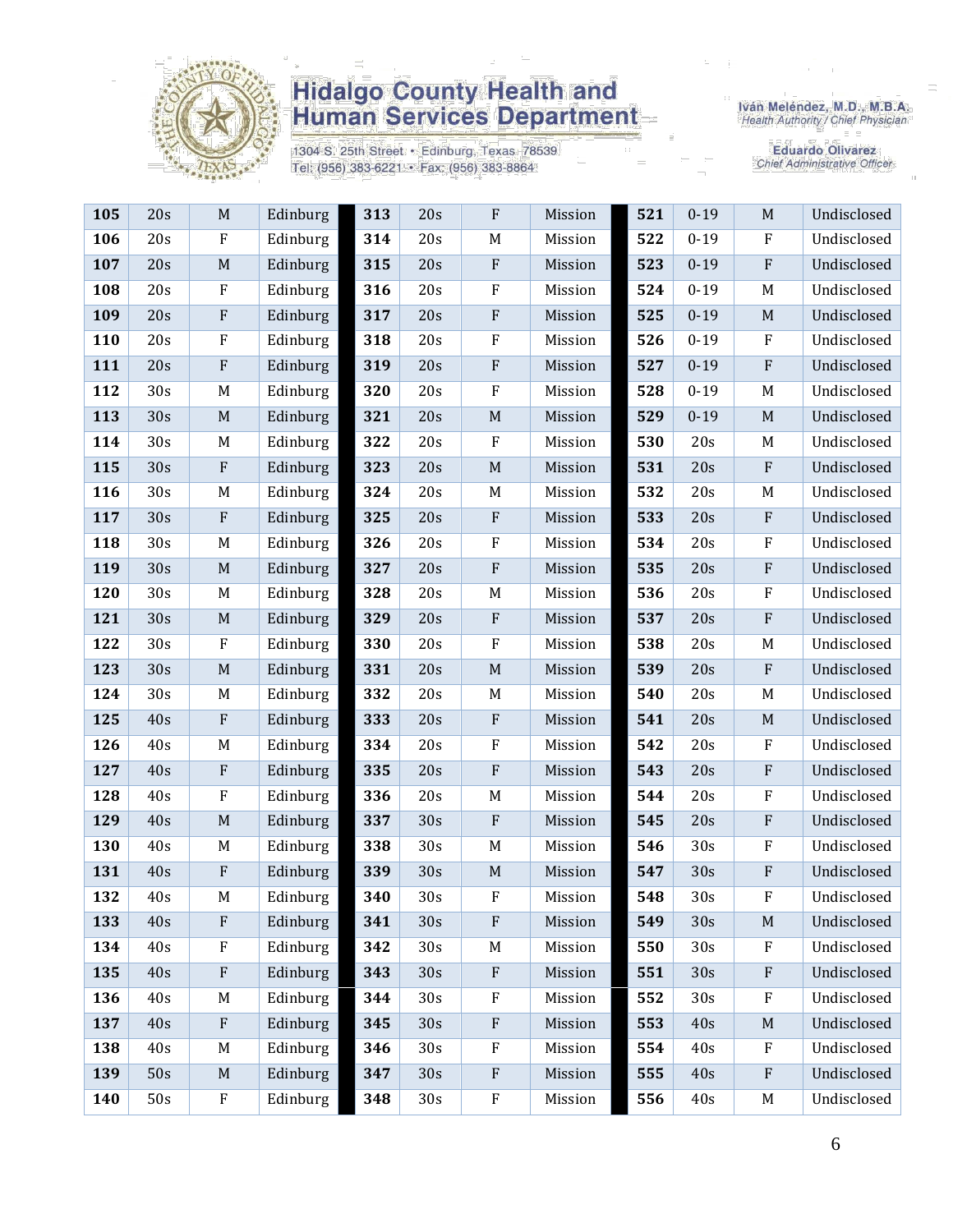

1304 S. 25th Street · Edinburg, Texas 78539 Tel: (956) 383-6221 · Fax: (956) 383-8864

Iván Meléndez, M.D., M.B.A.<br>Health Authority / Chief Physician

| 141 | 50s      | ${\bf F}$                 | Edinburg | 349 | 30s | ${\bf F}$   | Mission | 557 | 40s      | $\mathbf M$  | Undisclosed |
|-----|----------|---------------------------|----------|-----|-----|-------------|---------|-----|----------|--------------|-------------|
| 142 | 50s      | M                         | Edinburg | 350 | 30s | $\rm F$     | Mission | 558 | 50s      | M            | Undisclosed |
| 143 | 50s      | $\rm F$                   | Edinburg | 351 | 30s | $\rm F$     | Mission | 559 | 50s      | $\mathbf{F}$ | Undisclosed |
| 144 | 50s      | $\rm F$                   | Edinburg | 352 | 30s | M           | Mission | 560 | 50s      | M            | Undisclosed |
| 145 | 50s      | $\rm F$                   | Edinburg | 353 | 40s | $\rm F$     | Mission | 561 | 50s      | $\rm F$      | Undisclosed |
| 146 | 50s      | M                         | Edinburg | 354 | 40s | M           | Mission | 562 | 50s      | $\rm F$      | Undisclosed |
| 147 | 50s      | $\rm F$                   | Edinburg | 355 | 40s | $\mathbf M$ | Mission | 563 | 50s      | $\mathbf M$  | Undisclosed |
| 148 | 50s      | $\rm F$                   | Edinburg | 356 | 40s | M           | Mission | 564 | 60s      | $\mathbf{F}$ | Undisclosed |
| 149 | 50s      | $\mathbf M$               | Edinburg | 357 | 40s | $\rm F$     | Mission | 565 | 60s      | $\mathbf M$  | Undisclosed |
| 150 | 50s      | M                         | Edinburg | 358 | 40s | M           | Mission | 566 | 60s      | $\mathbf{F}$ | Undisclosed |
| 151 | 60s      | M                         | Edinburg | 359 | 40s | $\mathbf M$ | Mission | 567 | 60s      | $\mathbf{F}$ | Undisclosed |
| 152 | 60s      | $\rm F$                   | Edinburg | 360 | 40s | M           | Mission | 568 | 60s      | $\rm F$      | Undisclosed |
| 153 | 60s      | $\mathbf M$               | Edinburg | 361 | 40s | $\rm F$     | Mission | 569 | $70+$    | $\rm F$      | Undisclosed |
| 154 | 60s      | $\rm F$                   | Edinburg | 362 | 40s | $\rm F$     | Mission | 570 | $70+$    | $\rm F$      | Undisclosed |
| 155 | 60s      | $\rm F$                   | Edinburg | 363 | 40s | ${\bf F}$   | Mission | 571 | $70+$    | M            | Undisclosed |
| 156 | 60s      | M                         | Edinburg | 364 | 40s | $\rm F$     | Mission | 572 | $70+$    | M            | Undisclosed |
| 157 | $70+$    | M                         | Edinburg | 365 | 40s | $\rm F$     | Mission | 573 | $70+$    | $\rm F$      | Undisclosed |
| 158 | $70+$    | $\rm F$                   | Edinburg | 366 | 40s | $\rm F$     | Mission | 574 | $70+$    | M            | Undisclosed |
| 159 | $70+$    | $\mathbf M$               | Edinburg | 367 | 40s | $\mathbf M$ | Mission | 575 | $0 - 19$ | M            | Weslaco     |
| 160 | $70+$    | M                         | Edinburg | 368 | 40s | $\rm F$     | Mission | 576 | $0 - 19$ | M            | Weslaco     |
| 161 | $70+$    | M                         | Edinburg | 369 | 40s | $\rm F$     | Mission | 577 | $0 - 19$ | M            | Weslaco     |
| 162 | $0 - 19$ | M                         | Hidalgo  | 370 | 40s | $\rm F$     | Mission | 578 | $0 - 19$ | $\mathbf{F}$ | Weslaco     |
| 163 | 20s      | $\rm F$                   | Hidalgo  | 371 | 40s | $\mathbf M$ | Mission | 579 | $0 - 19$ | M            | Weslaco     |
| 164 | 20s      | M                         | Hidalgo  | 372 | 40s | M           | Mission | 580 | $0 - 19$ | M            | Weslaco     |
| 165 | 30s      | $\mathbf M$               | Hidalgo  | 373 | 40s | $\mathbf M$ | Mission | 581 | $0 - 19$ | $\rm F$      | Weslaco     |
| 166 | 30s      | M                         | Hidalgo  | 374 | 40s | $\rm F$     | Mission | 582 | $0 - 19$ | M            | Weslaco     |
| 167 | 50s      | M                         | Hidalgo  | 375 | 40s | $\mathbf M$ | Mission | 583 | $0 - 19$ | $\mathbf M$  | Weslaco     |
| 168 | 50s      | ${\bf F}$                 | Hidalgo  | 376 | 50s | $\rm F$     | Mission | 584 | $0 - 19$ | $\rm F$      | Weslaco     |
| 169 | $0 - 19$ | M                         | McAllen  | 377 | 50s | $\mathbf M$ | Mission | 585 | 20s      | M            | Weslaco     |
| 170 | $0 - 19$ | M                         | McAllen  | 378 | 50s | M           | Mission | 586 | 20s      | $\mathbf{F}$ | Weslaco     |
| 171 | $0 - 19$ | $\boldsymbol{\mathrm{F}}$ | McAllen  | 379 | 50s | $\rm F$     | Mission | 587 | 20s      | $\mathbf{F}$ | Weslaco     |
| 172 | $0 - 19$ | M                         | McAllen  | 380 | 50s | $\rm F$     | Mission | 588 | 20s      | $_{\rm F}$   | Weslaco     |
| 173 | $0 - 19$ | M                         | McAllen  | 381 | 50s | $\mathbf M$ | Mission | 589 | 20s      | M            | Weslaco     |
| 174 | $0 - 19$ | M                         | McAllen  | 382 | 50s | $\rm F$     | Mission | 590 | 20s      | $\mathbf F$  | Weslaco     |
| 175 | $0 - 19$ | $\mathbf{F}$              | McAllen  | 383 | 50s | $\mathbf M$ | Mission | 591 | 20s      | M            | Weslaco     |
| 176 | $0 - 19$ | ${\bf F}$                 | McAllen  | 384 | 50s | ${\bf F}$   | Mission | 592 | 20s      | ${\bf F}$    | Weslaco     |